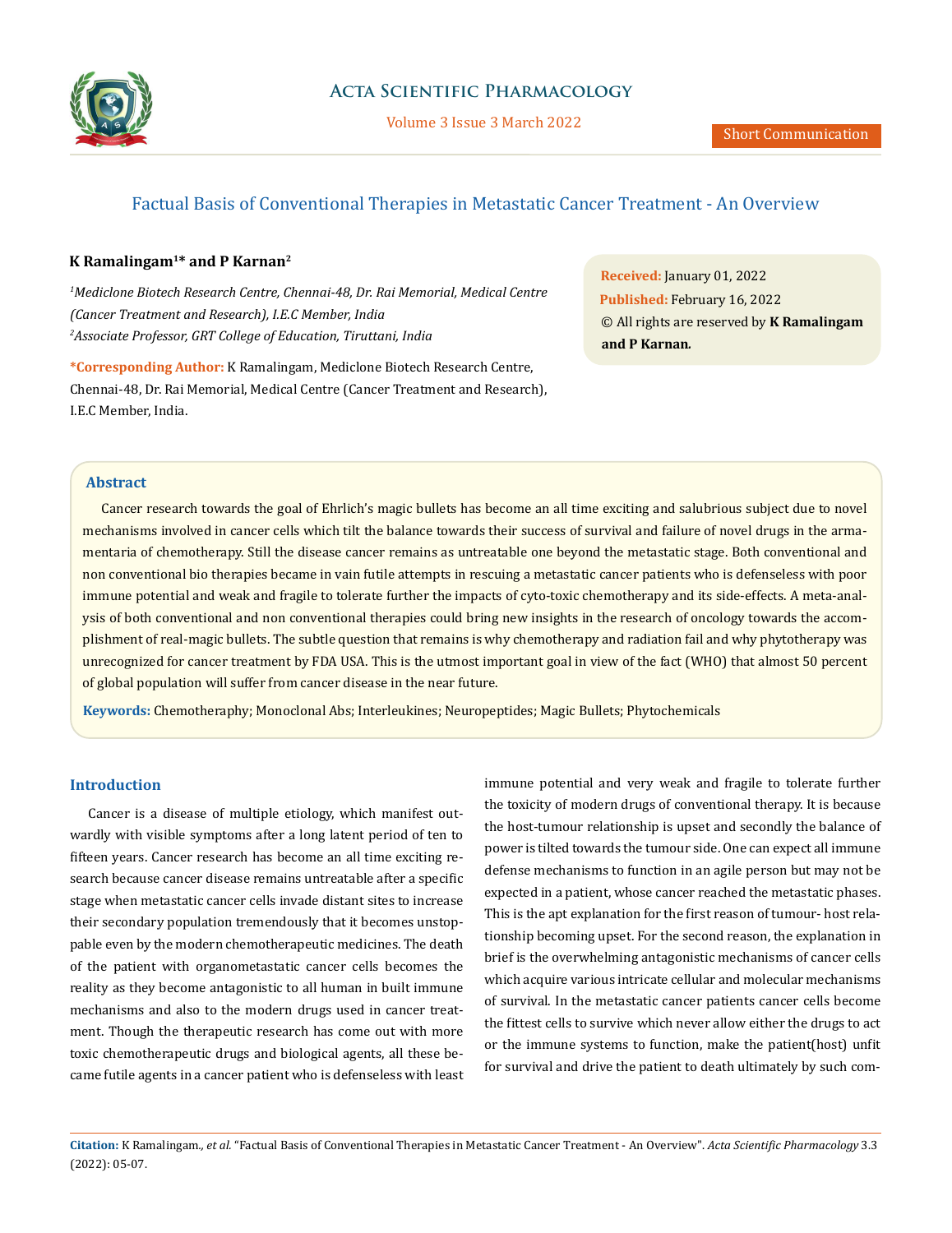plications as cachexia, ascites built up and immunological nudity etc. [1].

In cancer treatment the biological approach is far from complete. The above approach comprises three modes viz.,

- Agents acting on the host to boost defenses against the tumour eg.
	- The lymphokine IL-2(N.S) and Tumoric cell vaccine $(S)$
- Agents acting to kill the tumour cancer cells directly and e.g.
	- Tumour Necrosis factors is non-specific Anti tumour mabs are tumour specific.
- Agents acting to alter tumour biology.

Among these the first two agents are both tumour non-specific and tumour specific. The third category includes agents that interfere with tumour biology like the retinoids, lymphokines, leukoregulin and anti-metastatic agents.

Though in modern cancer therapeutics a number of chemical cytotoxic agents and biological agents are in vogue, both of them proved futile due to problems associated with these agents viz., imnumerable side effects, altered or broken self tolerance and autoimmune destructive reaction.

In his book "PRUDENT PROXIES" Ramalingam [2,3] has mentioned the importance of phytochemical compounds acquired through food supplements, vegetables, fruits, Vitamins minerals etc. as the natural elixirs to prevent cancer as well as to cure cancer.

The non conventional phyto-therapeutic agents were prevented for clinical use by the FDA due to the assumption that the size of their therapeutic index is not being known. In the clinical trials stipulated by FDA, the phase I trial determines the maximum tolerant dose of the drug. The phase II trial determines the antitumour activity of the maximal tolerated dose in a variety of malignancies and the phase III trial integrates the drug into combinations of drugs and compare them to the standard therapies.

Ehrlich's magic bullet concept was visualized by the oncologists consequent to the development of hybridoma technology and the manufacture of monoclonal antibodies  $[4]$ , that specifically binds to the cancer cells. However several obstacles were observed clinically while testing the efficacy of these monoclonal antibodies or their conjugates [5]. Despite these about one hundred monoclonal antibody drugs are in clinical use.

Cancer cells are more superior than our normal tissue cells in their response to any tурes of therapeutic armamentaria. Their responses only have prevented the realization of the enormous potentials of therapeutic drugs, (systemic) antibodies, or the conjugating drugs, toxins, isotopes and/or cytokines etc. The various anticancer mechanisms of Cancer cells include:

- Unlike the microbial pathogens which are alien to the body and easily recognized by the reportoires of the immune system, cancer. cells being the variant forms of normal counter parts with some original naive antigenic receptors, they escape from the immediate surveillance of the host/man/patient's immune system, which is and of heterogenous nature and potencies.
- Though targeted drugs are prepared with unique specificity for a specific tumour surface receptor, cancer cells develop target negative variants by their antigenic modulation through their genic- batteries.
- Cancer cells by secreting the surface antigens or shedding them into circulation may enhance the natural humoual antibody/formation, Ag-Ab Complex formation which may become a barrier to the administered antibody from reaching the tumour.
- Drug Conjugated Anti bodies of monoclonal type as functional magic bullets has become a false notion and conceptually weak as they are cleared by the Reticulo- endothelial system, their concentrations reaching the target is often less compared to the chemotherapeutic free drugs administered systemically and are less toxic in action than the free cytotoxic drugs.
- Resistant metastatic cancer cells encoded with multidrug resistance genes will emit or vomit the drugs out of the cells and thus prevent their cytoplasmic uptake e.g. p170 glycoprotein.
- Metastatic cancer cells invasion or movement and their entry into the neo-angiogenic blood capillaries is an important episode of them, before their entry to distant sites or organs. Liotta., *et al*. (1984) have revealed that metastasizing Cancer cells express receptors for the basement membrane protein "laminin" for binding to it and also express an autocrine motility factor that allow them to move through the pores they make in the basement membrane and gain access to the blood stream.

06

**Citation:** K Ramalingam*., et al.* "Factual Basis of Conventional Therapies in Metastatic Cancer Treatment - An Overview". *Acta Scientific Pharmacology* 3.3 (2022): 05-07.